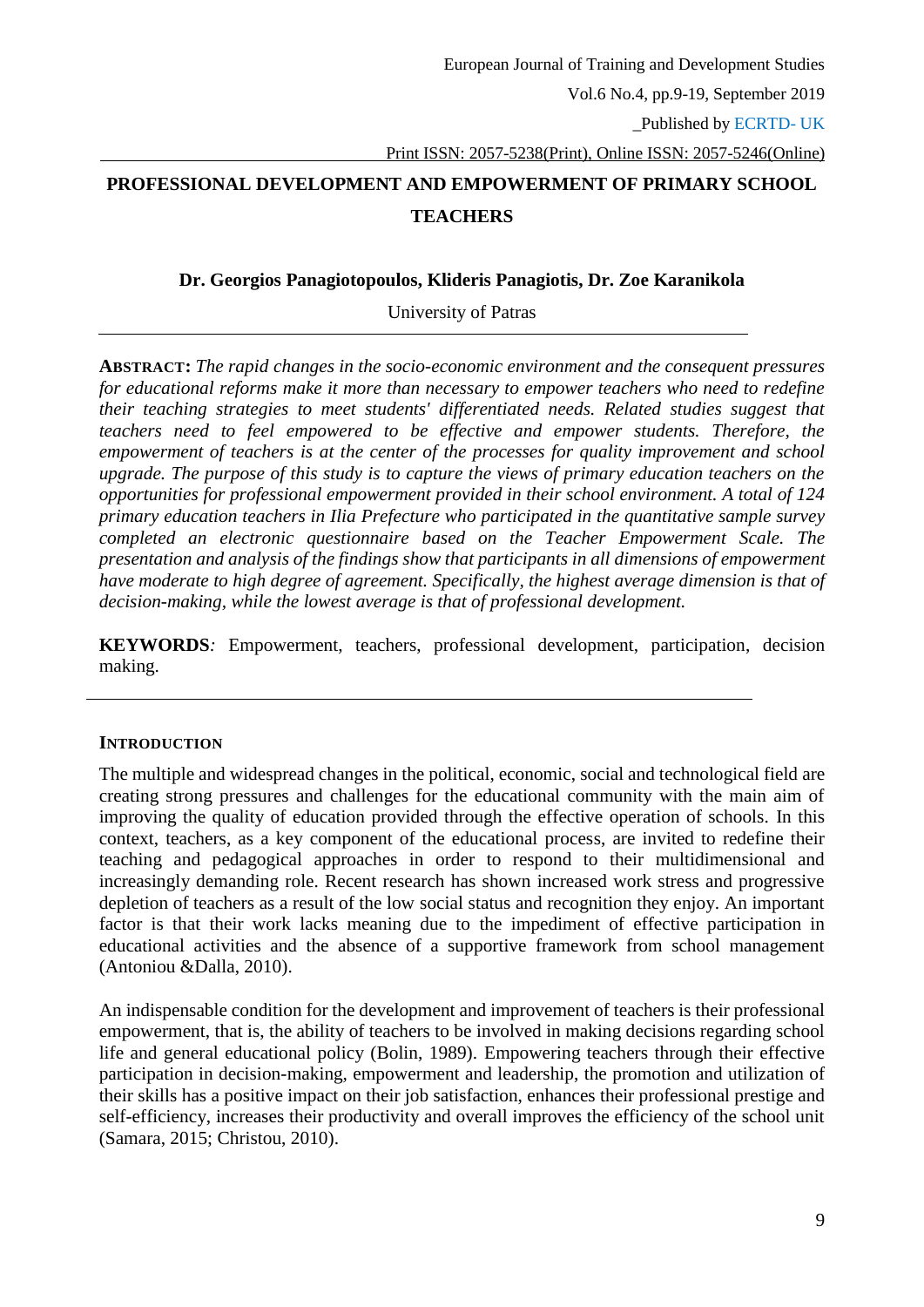Although the central challenge of educational reforms for school effectiveness and continuous improvement imposes the strengthening of the personal and professional empowerment of teachers, who are the central pillar of educational change implementation (Day, 2003; Papanaoum, 1995), there is a deficit in Greek bibliography on this subject.

Therefore, the present research effort attempts to explore the views of primary education teachers on the six dimensions of vocational empowerment (decision making, autonomy, professional development prestige - self-efficacy, self-efficacy, influence) of the Short and Rinehart model. (1992). In addition, it seeks to reflect teacher empowerment levels and illuminate individual aspects of the school context that enhance or hinder the process of teacher empowerment.

# **THEORETICAL UNDERPINNING**

# **Empowering teachers**

Empowerment is a multidimensional concept, a network of ideas, actions, practices and at the same time a mechanism of interaction and activation aiming at empowering and developing employees. Empowerment is directly related to traditional concepts that surround management such as the concepts of assignment and delegation of power, employee participation, development and motivation as well as commitment to the organization (Bourandas, 2002, p. 497).

First of all, it is a process that refers to the choices of the organization and the manager to transfer responsibilities and power, to mobilize and develop employees in order to maximize performance and job satisfaction. In addition, it is also considered as a final outcome referring to the consolidation of work behaviors and attitudes through the concept of work (Bourandas, 2002).

In particular, teacher empowerment refers to the opportunities given to teachers for freedom of choice, responsibility, personal and professional development, and effective participation in decision making (Short & Rinehart, 1993). Empowered educators derive job satisfaction, have a high sense of self-efficacy and autonomy, develop professionally, and also develop a culture of collaboration and mutual trust. In addition, Hobbs and Morellad (2009, p. 1) argue that empowerment refers to "people who acquire knowledge, skills and power necessary to influence their lives and the lives of the people they care about".

In addition, according to Hatzipanayiotou (2008), teacher empowerment is related to the unleashing of teacher's creative power, which contributes to school effectiveness. Thus, it is considered as an investment in the sense that "teachers are given the right to participate in the formulation of school goals and policies thus developing their professional judgment on what and how to teach" (Bolin, 1989, p. 82).

Subsequently, Devos, Tuytens, and Hulpia (2014, p. 105) typically report that empowerment develops "where leadership is distributed among all members of the leadership team and where teachers can participate in decision-making practices and processes" and empowerment is understood as a mechanism of interaction and influence. Assigning power and strengthening autonomy reduces the school's supervisory role by forming a non-hierarchical network of equitable cooperation. Freire (2004) expresses a differentiated view that empowerment does not provide power, but is an effective tool for influence and personal development.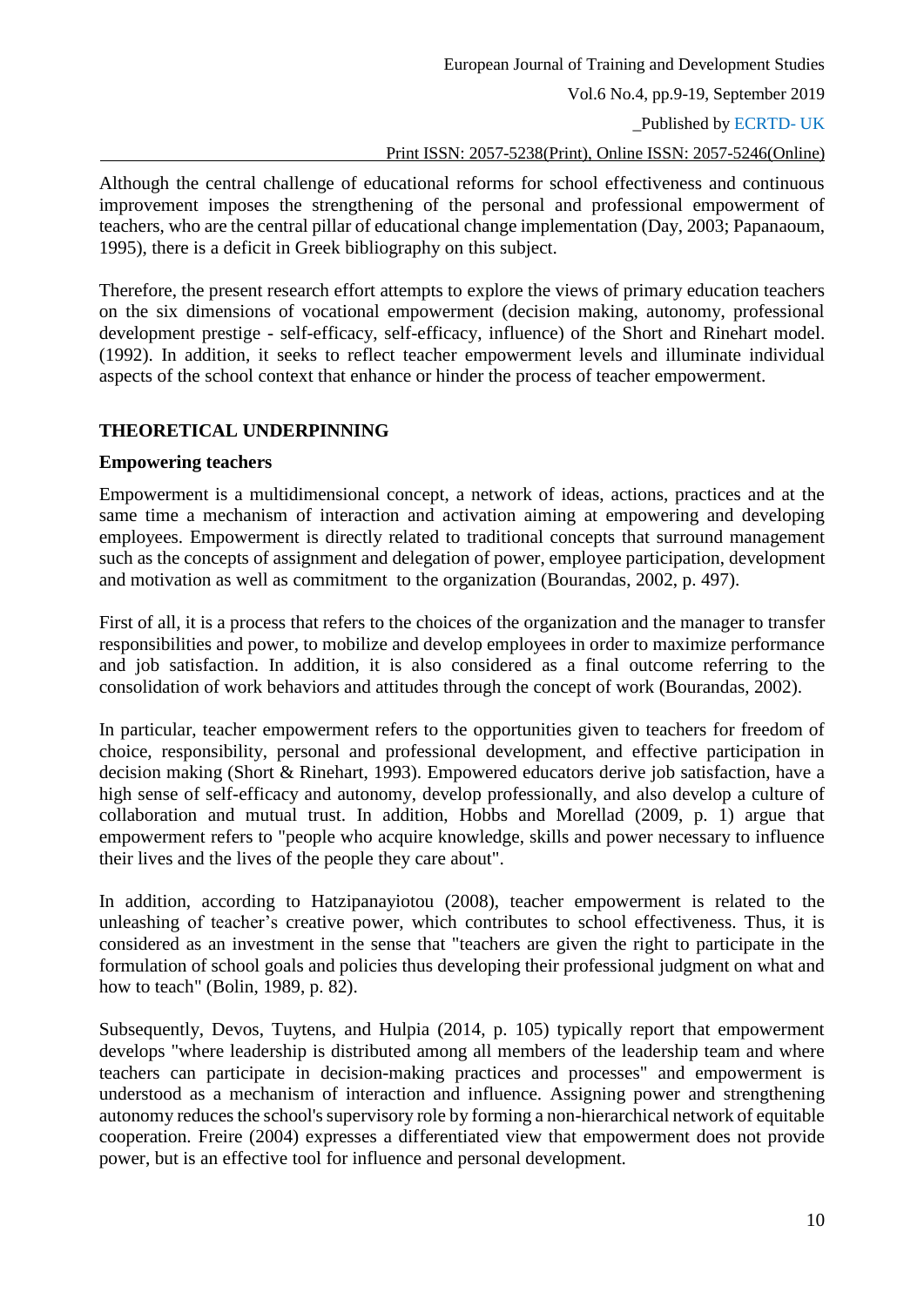# \_Published by ECRTD- UK

### Print ISSN: 2057-5238(Print), Online ISSN: 2057-5246(Online)

It is worth noting that teacher empowerment plays a key role in empowering the school unit through the creation of a positive climate of cooperation and communication, interaction and development of personal autonomy, responsibility and self-sufficiency (Avidoc-Ungar, Friedman & Olsthain, 2014). Encouraging collaboration and stimulating self-esteem and self-efficacy are important motivations that enhance teachers' positive attitude, professional satisfaction, and commitment to achieving school organization goals (Bogler & Somech, 2004).

The integration of the process of empowerment into the culture of the school organization is evidenced by the fact that the teacher can have complete control over his / her work and develop his / her knowledge and skills. Also, the school environment enables teachers to have the autonomy to make their own choices and participate in decision making, and consequently teachers themselves have a high sense of self-efficacy and professionalism (Pan & Wang, 2002).

Factors affecting the empowerment of teachers are the pressure exerted by the external environment for continuous improvement and learning outcomes but also the teachers themselves, the recipients of empowerment, who seek greater involvement in educational and training activities (Bolman & Deal, 2008). The principal and the school unit shape the supportive framework of teacher empowerment through processes of delegating authority, responsibility, training and lifelong learning, as well as building collaborative culture and trust (Fullan & Hargreaves, 1992).

However, there are also difficulties or obstacles that hinder the manager's efforts to empower educators and deal with the conflicting climate, teachers' professional burnout, their reluctance to participate in decision-making and resistance to business change (Janssen, 2004). In addition, the centralized nature of the education system and the diminished autonomy of the school unit due to the complexity of the principal's work have been hindered by empowerment efforts (Passiardis, 2004; Koutouzis, 2008; Saitis, 2008;).

Interestingly, Wilson and Coolican (1996) attempt to categorize teachers' sources of empowerment and refer to them as external and internal power. External reinforcement refers to the provision of information and knowledge that contributes to professional development and performance improvement while internal strength refers to the existence of internal motivation, effectiveness, confidence and determination that characterize empowered individuals.

In their attempt to document teachers' empowerment more fully, Lee and Nie (2014) categorize empowerment into structural-social and psychological. Structural empowerment refers to administrative practices of school leadership which favor teacher empowerment on the one hand and concession of strength and power along with ability of participation in decision making and on the other hand accessibility to information and opportunities for the acquisition of knowledge and competences. Psychological approach relates to the concepts of meaning, self-efficiency and autonomy, as experienced in the workplace by the teacher himself.

An integrated view of teacher empowerment should include both a structural-organizational and psychological-emotional approach. This is because sometimes the objective conditions of administrative practices and the school context can be empowering for teachers but they themselves do not feel empowered (Gorezis, 2011). Also, teachers' subjective perceptions of empowerment may be positive in a non-supportive school environment. This requires a holistic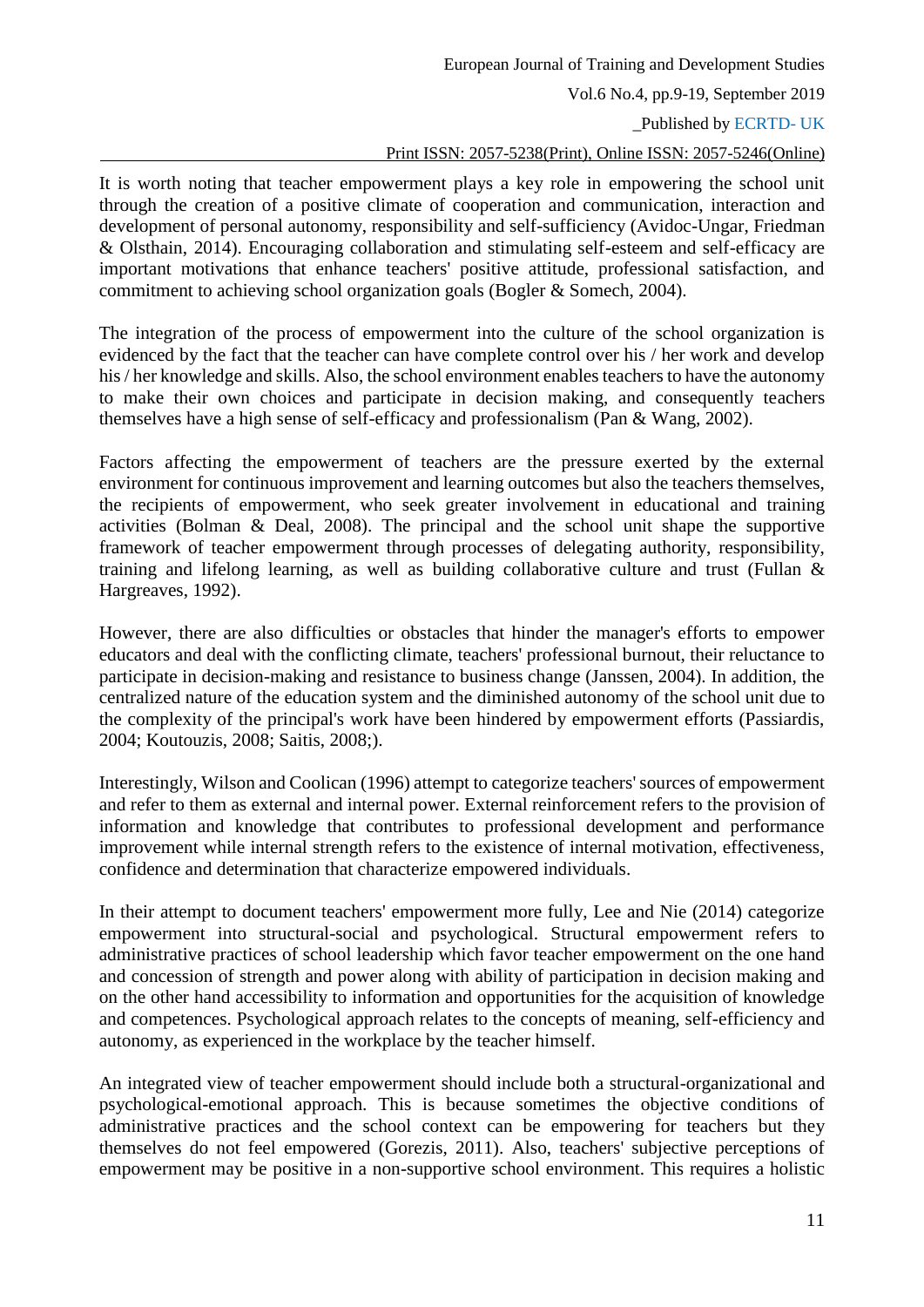# Print ISSN: 2057-5238(Print), Online ISSN: 2057-5246(Online)

approach with the coexistence of both types of empowerment.In this context, the model of empowerment proposed by Short and Rinehart combines structural and psychological direction and is a coherent and structured approach that is based on the following six key dimensions:

# *1. Participation in decision-making processes*

This dimension refers to the effective involvement of teachers in decisions that are vital to the overall functioning of the school and the effectiveness of their daily work. The significant involvement of teachers in decision-making creates commitments to decision implementation and increased responsibility for the correctness and justification of choices (Everard, & Morris, 1999).

# *2. Professional development*

Professional development refers to teachers' beliefs about the opportunities for professional and personal development offered by the school through processes of continuous learning, enrichment, nurturing and upgrading of knowledge and the development of new skills (Hickey & Harris, 2005). Essentially it is a lifelong learning, the sum of formal, non-formal and informal learning experiences that take place throughout teachers' career (Varsamidou & Rees, 2006). The role of professional development is considered crucial and has a significant impact on the remaining dimensions of empowerment (Lichtenstein, Mc Lauglin, & Knudsen, 1992).

# *3. Prestige – professional respect (status)*

This dimension refers to the perception or feeling that teachers have of the respect, acceptance and recognition they enjoy at a personal and professional level (Short, 1994). Status refers to the attention the teacher receives from those involved in the school community. Professional respect refers to the degree of prestige a teacher receives from recognizing his work (Sawchuk, 2012).

# *4. Self-efficacy*

Teachers 'self-efficacy is a system of teachers' beliefs about their ability to promote student learning (Woolfolk & Spero, 2005). According to Bandura (1994), individuals with high selfefficacy have confidence in their abilities, face difficulties as challenges, do not give up, and have strong motivations.

# *5. Professional autonomy*

Professional autonomy concerns their ability to control dimensions of their working lives and make decisions on strategic planning issues, curriculum, textbooks, teaching (Short, 1994). It is the rival concept of centralized state policy and is defined as the ability to participate in strategic decision-making but also as the ability to self-identify the professional identity, self-efficacy and self-evaluation of educational work (Matsagoura, 2004).

# *6. Influence on school life*

This particular dimension of influence concerns teachers' perceptions of the impact their work behavior has on school life and the educational work produced. It mainly refers to teachers'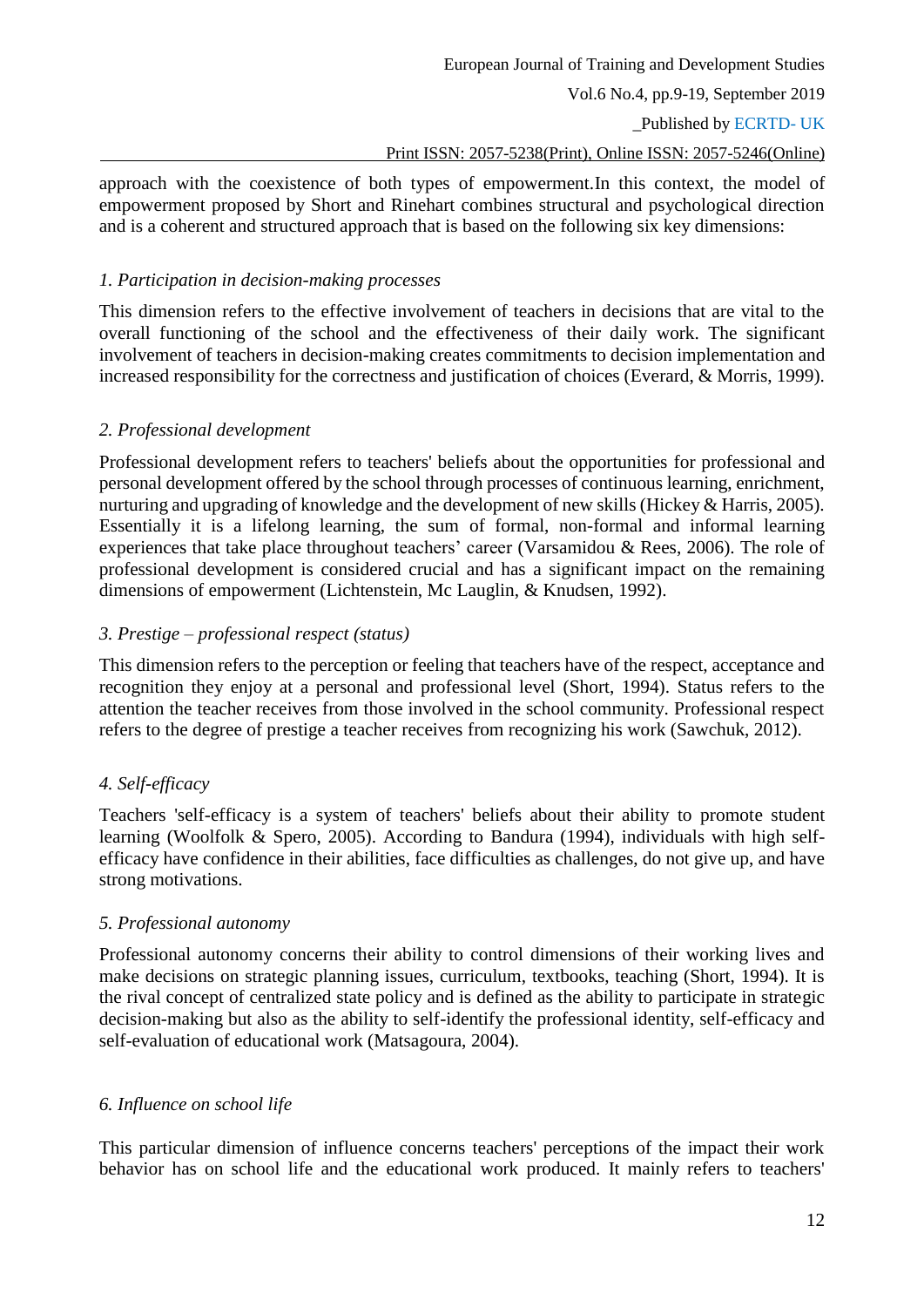\_Published by ECRTD- UK

Print ISSN: 2057-5238(Print), Online ISSN: 2057-5246(Online)

perceptions regarding the resonance their ideas and suggestions receive and the recognition that their successful practices receive by those involved in the school community (Ashton & Webb, 1986; Davidson & Dell, 2003).

### **METHODOLOGY**

#### **Research aim**

The purpose of this study is to record the views of the primary education teachers on the empowerment they receive regarding the opportunities provided in the school environment. Therefore, the present research tries to answer the following research question: What are the teachers' views on the following six dimensions of empowerment: a) Participation in decision making b) Autonomy c) Professional Development d) Prestige - Professional respect e) Selfefficacy f) Influence.

### **Research tool and sample**

The present study selected a quantitative methodology using a questionnaire on the grounds that quantitative sampling enables the collection of data from large population samples and is used to measure views and trends in education (Greswell, 2011). It also has a short duration and minimal cost (Robson, 2010). The sampling method can be described as convenient or 'convenience' sampling, since the researcher targets individuals easily accessed (Cohen, Manion & Morrison, 2008). Data were analyzed with SPSS v17.

The research aimed at primary school teachers in Ilia Prefecture and was conducted from May10 to June 10, 2019. The specific period of the school year was chosen so that the new teachers could have a consolidated view of school events. The questionnaire was electronically sent to 12 elementary schools in Ilia Prefecture and was forwarded through the principals of the respective schools to 153 teachers. 124 questionnaires were completed and the percentage of respondents reached 81.04%.

The questionnaire includes 31 closed-ended sentences using the 5-point Likert scale. Respondents were asked to choose between 1: strongly disagree, 2: rather disagree, 3: neither agree / disagree, 4: rather agree, 5: strongly agree. It consists of two parts. The first part deals with the demographic characteristics of the sample (gender, age, work experience, employment relationship, specialty, education), while the second part includes the Teacher Empowerment Scale (School Participant Empowerment Scale-Short & Rinehart, 1992). The scale consists of 25 questions and relates to the six dimensions of teacher empowerment. The scale has been translated into Greek and adapted to correspond to the Greek educational reality.

Prior to sending the questionnaire, 10 teachers were piloted to obtain the necessary feedback on the timing and clarity of the questions. Following the necessary corrections, which mainly included spelling, numbering errors and few wording questions, the Cronbach's Alpha reliability indices of the individual empowerment dimensions and the final questionnaire leadership models were formulated as follows: For the dimensions of professional empowerment of teachers: a) decisionmaking:  $a = 0.725$ , b) autonomy:  $a = 0.586$ , c) professional development:  $a = 0.855$ , d) prestige professional respect:  $a = 0.554$ , e) self- effeciency:  $a = 0.722$  and g) influence:  $a = 0.723$ , which are considered satisfactory.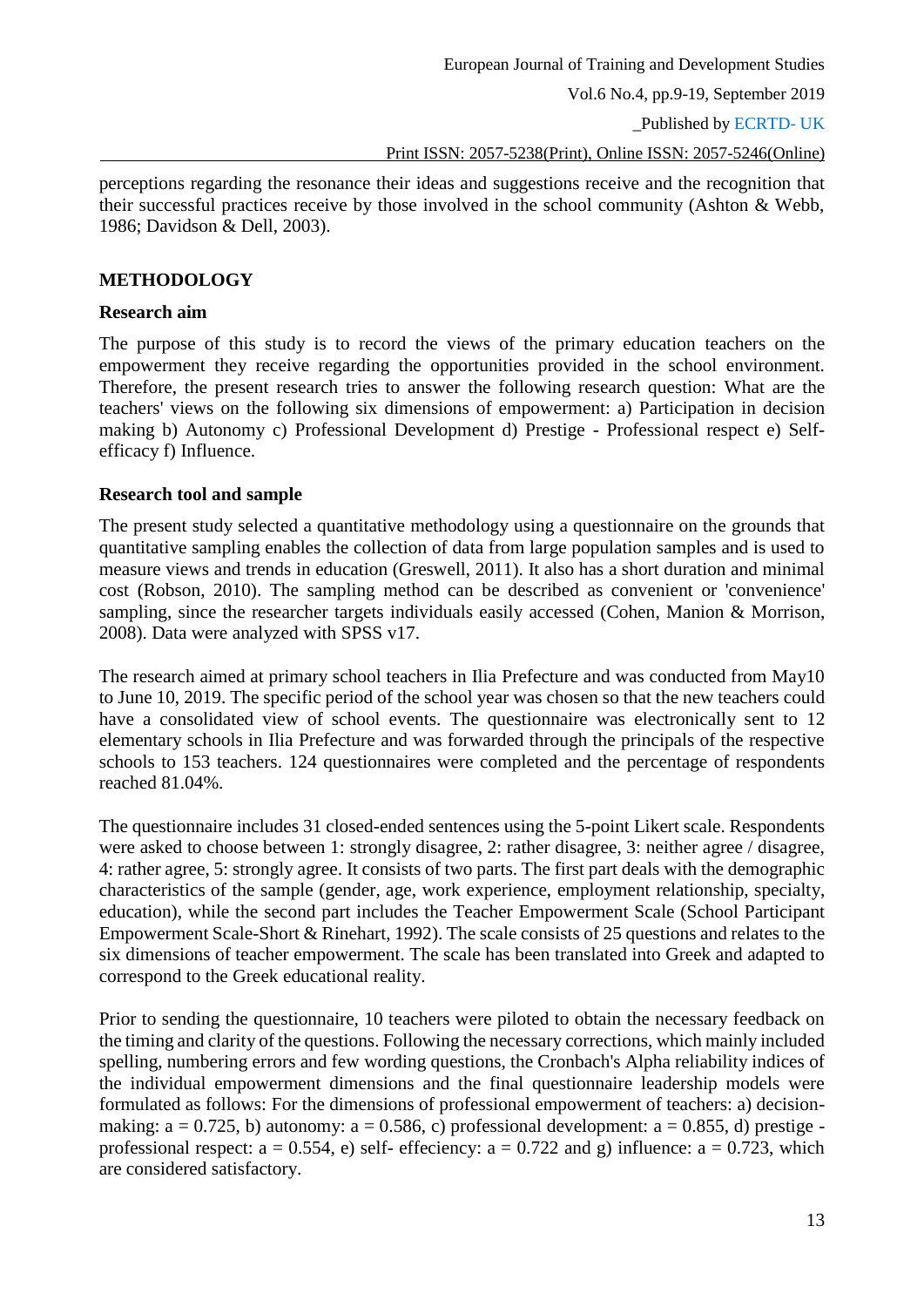# **RESEARCH RESULTS**

The sample of our study consisted of 124 Primary Education Teachers of Ilia Prefecture, with the following characteristics. Gender: 72 were women (58.1%), and 52 were men (41.9%). Age: Most (42) were 31-40 years old (33.9%), 34 were 41-50 years old (27.4%), 31 were at least 51 years old (25.0%), and 17 were up to 30 years (13.7%). Work experience: Most (54) had 6-15 years (43.5%), 32 had 16-25 years (25.8%), 23 had at least 26 years (18.5%), and 15 had up to 5 years (12.2%). Employment relationship: 80 teachers were permanent (64.5%) and 44 were substitutes (35.5%). Specialty: 96 (77.4%) were teachers and 28 (22.6%) of other specialty. Level of study: 62 teachers had only a basic degree (50.0%), 45 postgraduate (36.3%), 10 had a post-secondary education degree (8.1%), 5 a second degree (4.0%) and 2 PhD (1.6%).

The questionnaire contained 25 statements - questions about teachers' views on the six (6) dimensions of their professional empowerment: a) decision-making, b) autonomy, c) professional development, d) prestige - professional respect, e) self-efficacy and g) influence. In all statements, the greater the value of respondents' answer, the higher their degree of agreement (where  $1 =$ Strongly disagree,  $2 = Disagree$ ,  $3 = Neither disagree$  / disagree,  $4 = Average$  and  $5 = Strongly$  agree).

Concerning the dimension of participation in decision-making the average of the dimension was 3.96, the median was 4 and the standard deviation was 0.499, while the individual averages of all statements were above 3.68, indicating a high degree of agreement in all statements of dimension. Also, the reliability of the dimensional statements was high (Cronbach's alpha  $= 0.725$ ).

In the next dimension of professional autonomy, the overall average of the dimensions was 3.83, the median was 4 and the standard deviation was 0.642, while the individual averages of all statements were above 3.72, indicating a high degree of agreement in all statements of dimension. Also, the reliability of the dimensional statements was moderate (Cronbach's alpha = 0.586).

Concerning the dimension of professional development, the overall average of the dimension was 3.39, the median 3.5 and the standard deviation was 0.756, while the individual averages of all statements were above 3.15, indicating the medium to high degree of agreement in all statements of dimension. Also, the reliability of the dimensional statements was high (Cronbach's alpha = 0.855).

In the case of prestige - professional respect the overall mean of the dimension was 3.83, the median was 4 and the standard deviation was 0.671, while the individual in averages of all statements were above 3.65, indicating a high degree of agreement all statements of dimension. Also, the reliability of the dimensional statements was moderate (Cronbach's alpha = 0.554).

As far as the self-efficacy dimension is concerned, the overall mean of the dimension was 3.82, the median was 3.8, and standard deviation was 0.538, while the individual averages of all statements were above 3.47, indicating a high degree of agreement in all statements of dimension. Also, the reliability of the dimensional statements was high (Cronbach's alpha  $= 0.722$ ).

Finally, regarding the dimension of influence, the overall mean of the dimension was 3.66, the median was 3.67 and the standard deviation was 0.653, while the individual averages of all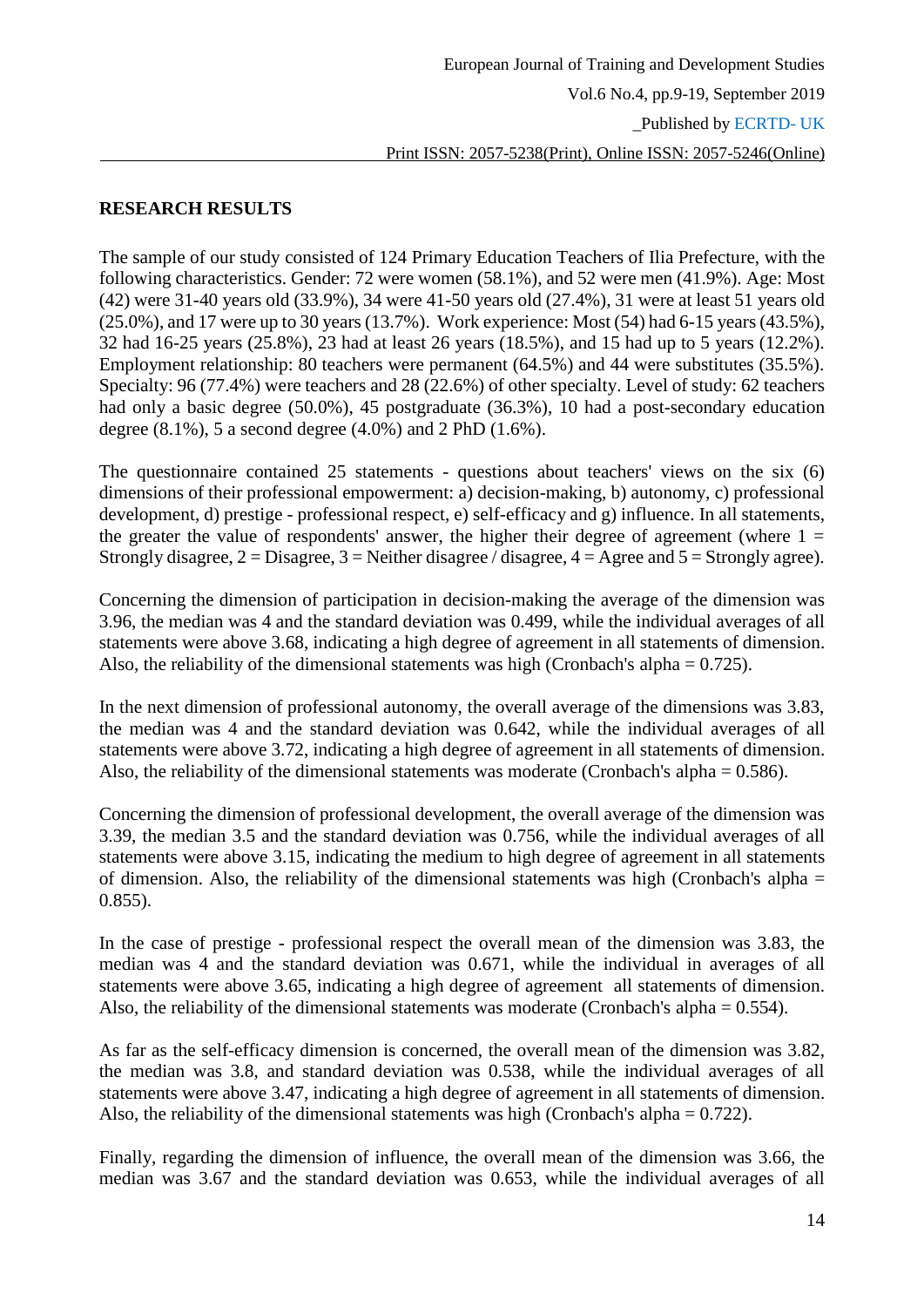statements were above 3.48, indicating a moderate to a high degree of agreement in all statements of dimension. Also, the reliability of the dimensional statements was high (Cronbach's alpha = 0.723).

To summarize, Table 1 and Graph 1 present the basic descriptive statistics of the 6 dimensions of teachers' professional empowerment. The overall average of the dimensions is 3.75 and the individual averages of all dimensions are above 3.39, indicating the medium to high degree of agreement of participants in all dimensions of empowerment (where  $3 =$  "Neither disagree /Neither agree "and  $4 =$ " I agree "). The highest average is in decision making (mean = 3.96), while the lowest is in professional development (mean = 3.39).

|                                | <b>A/A Empowerment dimension</b>      | <b>Average</b> | <b>Standard</b><br>deviation |
|--------------------------------|---------------------------------------|----------------|------------------------------|
|                                | Participation in decision making 3,96 |                | 0,499                        |
|                                | Professional autonomy                 | 3,83           | 0,642                        |
| 3                              | <b>Business development</b>           | 3,39           | 0,756                        |
| 4                              | Prestige - professional respect       | 3,83           | 0,671                        |
| 5                              | Self-efficacy                         | 3,82           | 0,538                        |
| 6                              | Influence                             | 3,66           | 0,653                        |
| <b>Total average dimension</b> |                                       | 3,75           |                              |

**Table 1: Average of the 6 dimensions of professional empowerment**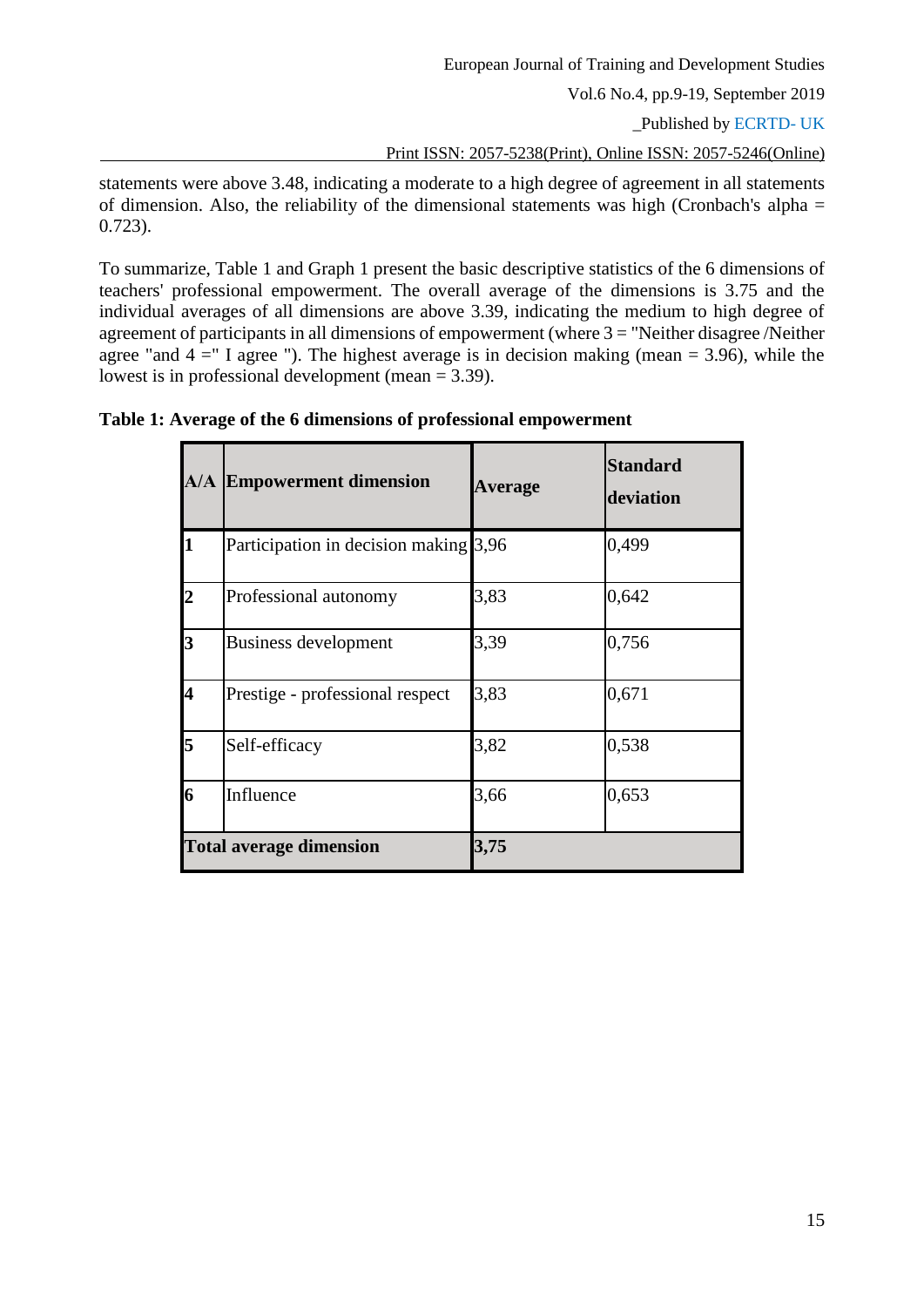\_Published by ECRTD- UK

Print ISSN: 2057-5238(Print), Online ISSN: 2057-5246(Online)



Average of the 6 dimensions of professional empowerment

**Graph 1: Average of the 6 dimensions of professional empowerment**

#### **DISCUSSION**

The presentation and analysis of the findings show that participants in all dimensions of empowerment have moderate to high degree of agreement. Specifically, the dimension with the highest average is the participation in decision making  $(Avg = 3.96)$ , while the smaller average is the dimension of professional development ( $Avg = 3.39$ ).

The primacy of the decision-making dimension can be interpreted as a result of teachers' awareness that the issues arising in the school environment are complex and require constructive dialogue and systematic consultation in search of optimal solutions. In addition, the growing interest in decision-making is likely to be linked to the institutional strengthening of the role of the teachers' association which has recently been attempted to emerge as an elector in the case of the head teacher selection but also to the increased responsibilities which teachers have regarding the selfassessment process of the school unit.

The levels of empowerment are lower than the dimension of professional development with an overall average of 3.39, which indicates that teachers are skeptical about the opportunities for professional development. In particular, they believe that more time is needed in the meetings of the teachers' club for the exchange of views, good practices and reflective assessment of the educational work produced, and there is also the need for further classroom and neighboring collaboration (classroom teaching, exchange of visits).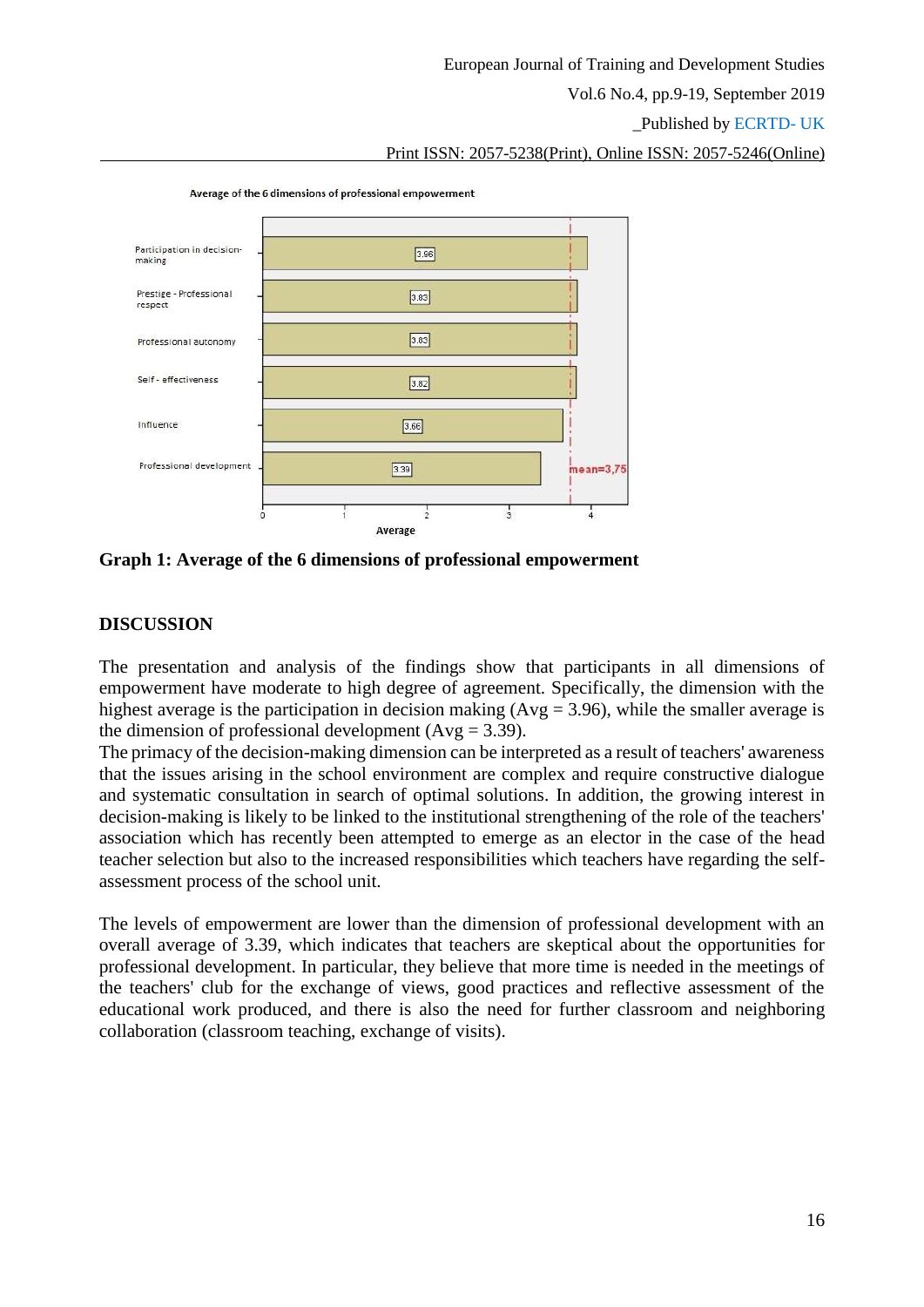#### **Research limitations – Future research**

The findings of the present study can lead to a fuller understanding of the contexts of the school environment related to specific dimensions of teacher empowerment, focusing primarily on the selection and utilization of supportive leadership models by school principals.However, this research is subject to limitations that cannot be ignored. Basic weakness is convenient or opportunistic sampling that creates representativeness problems for the population under study (Sarafidou, 2011), while the small sample size of a geographical area does not guarantee the validity of the results and is risky to be generalized.

Consequently, a survey that would include a sample with a larger geographical distribution and target primary and secondary teachers would provide a comparative and holistic view of the subject. The combined use of a quantitative and qualitative methodological approach could also identify additional aspects and enrich the research with new findings.

### **References**

- Antoniou, AS & Dallas, M. (2010).Professional exhaustion and satisfaction of the Greek primary and secondary education teachers (special and general education): A comparative study. In Ch. Karakioulafis & M. Spyridakis (Ed.), Work and society (pp. 365-399). Athens: Dionikos.
- Ashton, P.T & Webb, B.W. (1986).Making a difference: *Teachers' sense of efficacy and student achievement.* New York: Longman.
- Avidov-Ungar, O., Friedman, I. & Olshtain, E. (2014). Empowerment amongst teachers holding leadership positions. *Teachers and Teaching*, 20(6), 704-720. Doi: 10.1080/13540602.2014.88570.
- Bandura, A. (1994). Self-efficacy. In V. S. Ramachaudran (Ed.), *Encyclopedia of human behavior*  (4, pp. 71-81). New York: Academy Press.
- Bogler, R., & Somech, A. (2004). Influence of teacher empowerment on teachers' organizational commitment, professional commitment and organizational citizenship behavior in schools. *Teaching and Teacher Education,* 20, 277-289. Doi: 10.1016/.2004.02.003.
- Bolin, F.S. (1989). Empowering Leadership*. Teachers College Record,* 91, 81-96.
- Bolman, L. G., & Deal, T.E. (2008). *Reframing organizations: Artistry, Choice and leadership*. San Francisco, CA: Jossey-Bass.
- Bourandas, D. (2002). *Management*. Athens: Benos.
- Christou, E. (2010). Leadership and Management in Education: Empirical Investigation in Cyprus School Units. (Unpublished Master Thesis). Harokopio University, Athens.
- Cohen, L., Manion, L., & Morrison, K. (2008). *Educational Research Methodology.* Athens: Metaichmio.
- Creswell, J. (2011). Research in education: Design, conduct and evaluation of quantitative and qualitative research. Athens: Ion
- Davidson, B. M., &Dell, G. L. (2003, April).*A school restructuring model: A tool kit for building teacher leadership.Paper presented at the annual meeting of the American Educational Research Association*, Chicago: IL.
- Day, C. (2003). *The evolution of teachers (ed. A. Vakali).The challenges of lifelong learning*. Athens: Typothito.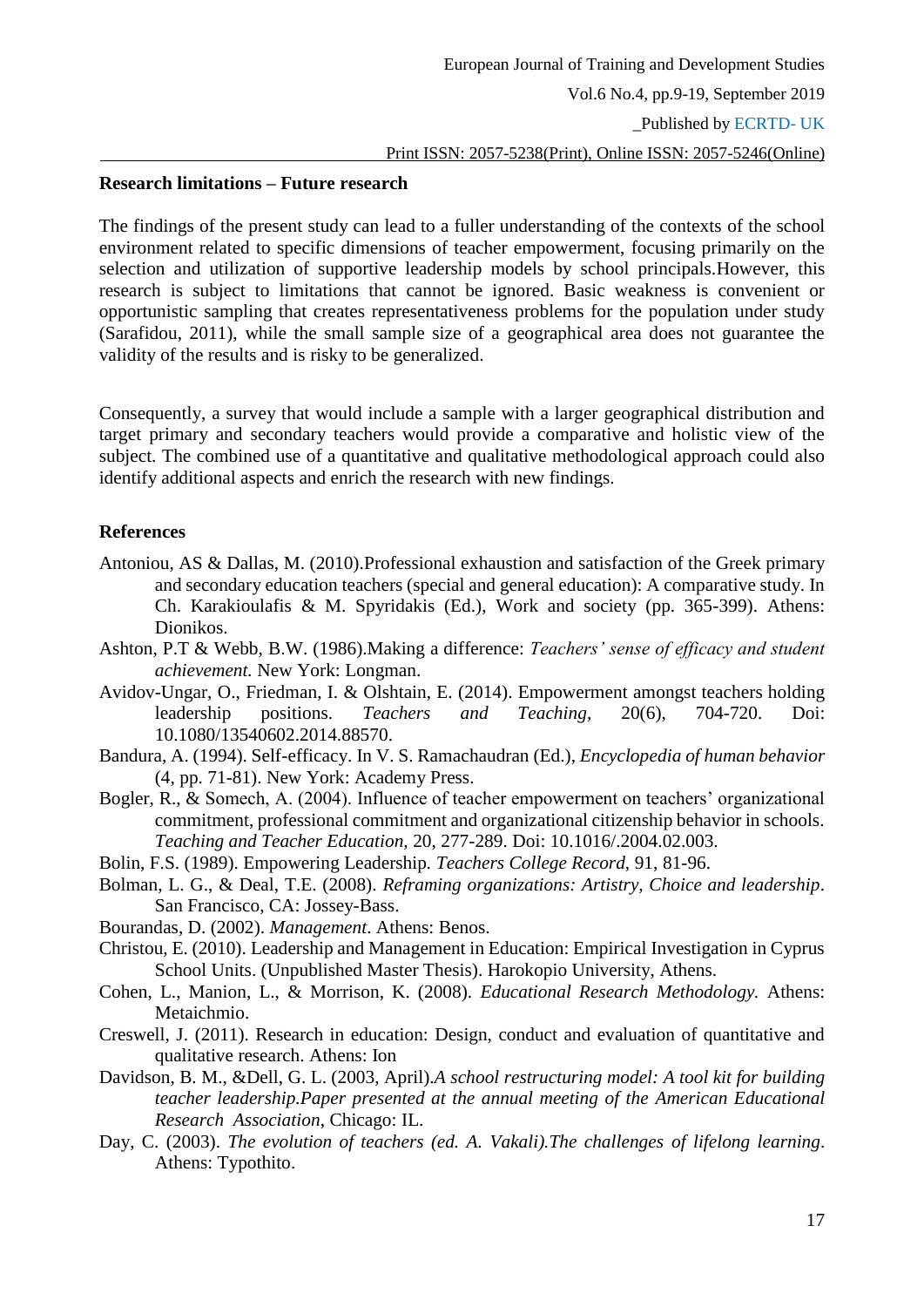\_Published by ECRTD- UK

Print ISSN: 2057-5238(Print), Online ISSN: 2057-5246(Online)

- Devos, G., Tuytens, M., H. (2014). Teachers' organizational commitment Examining the mediating effects of distributed leadership. *American Journal of Education*, 120, 205-231.
- Everard K. B., & Morris, G. (1999).Effective educational administration. Patras: Hellenic Open University.
- Fullan, M., & Hargreves, A. (1992).What's worth fighting for in your school? In M. Fullan, M. & A. Hargreves (Eds), *Teacher development and educational change.* London: Falmer.
- Freire, P. (2004). *Pedagogy of the oppressed*. New York: The Continuum International Publishing Group.
- Gorezis, P. (2011). The effect of rewards on the psychological empowerment of service workers: a comparative approach in the public and private sectors. (Unpublished PhD Thesis).Aristotle University of Thessaloniki, Thessaloniki.
- Hatzipanayiotou, P. (2010). School Administration and the involvement of teachers in the decision-making process. Thessaloniki: Kyriakidis Bros.
- Hickey, W.D., & Harris, S. (2005). Improved professional development though teacher leadership. *The Rural Educator*, 226 (2), 12-16.
- Hobbs, M., & Morelland, A. (2009). *Growth of empowerment in career science teachers: Implications for professional development*. Paper presented at the International Conference of the association for Science Teacher Education, Hartford. CT.
- Janssen, O. (2004). The barrier effect of conflict with superiors in relationship between employee empowerment and organizational commitment.*Workandstress,* 18(1), 56-65.
- Koutouzis, M. (2008).The educational unit as an organization. In A. Athanasoula-Reppa, M. Koutouzis, G. Mavrogiorgos, V. Nitsopoulos, & D. Chalkiotis (Ed.), Educational Administration and Politics, I, 23-46. Patras: Hellenic Open University.
- Lee, A. N., Nie, Y. (2014). Understanding teacher empowerment: Teachers' perceptions of principal's and immediate supervisor's empowerment behavior, physhological empowerment and work-related outcomes. *Teaching and Teacher Education,* 41, 67-69.
- Lichtenstein, G., McLaughlin, M. & Knudson, J. (1992).Teacher empowerment and professional knowledge. In A. Lieberman (Ed.). *The National Society for Studies in Education 91st Yearbook, PartII.* Chicago: Chicago University Press.
- Matsagouras, H. (2004). Teachers' Code of Professional Conduct: The condition of professional autonomy. *Education Sciences*, 1, 7-26.
- Pan, H. L. &Wang, L.Y. (2002). *School Improvement in Taiwan: Problems and Possibilities: Empowering teachers though Teachers' Associations*. Paper Presented at the thirteen Annual Conference of The International Congress for school Effectiveness and Improvement, Hong Kong.
- Papanaoum, Z. (1995). School Management: Theoretical Analysis and Empirical Investigation. Thessaloniki: Kyriakidis Publications SA
- Passiardis, G. (2004). Educational leadership: From the age of blissful indifference to modern times. Athens: Metaichmio.
- Robson, C., (2010). *Real world research. A tool for social scientists and professional researchers*. Athens: Guntenberg.
- Saitis, C. (2008). The principal at the public school. Athens: Ministry of Education Institute of Education.
- Samara, E. (2015).The professional development of secondary education teachers and the role of the school unit in the professional development of teachers. Theoretical and empirical approach.(Unpublished Master Thesis). Patras: Hellenic Open University.